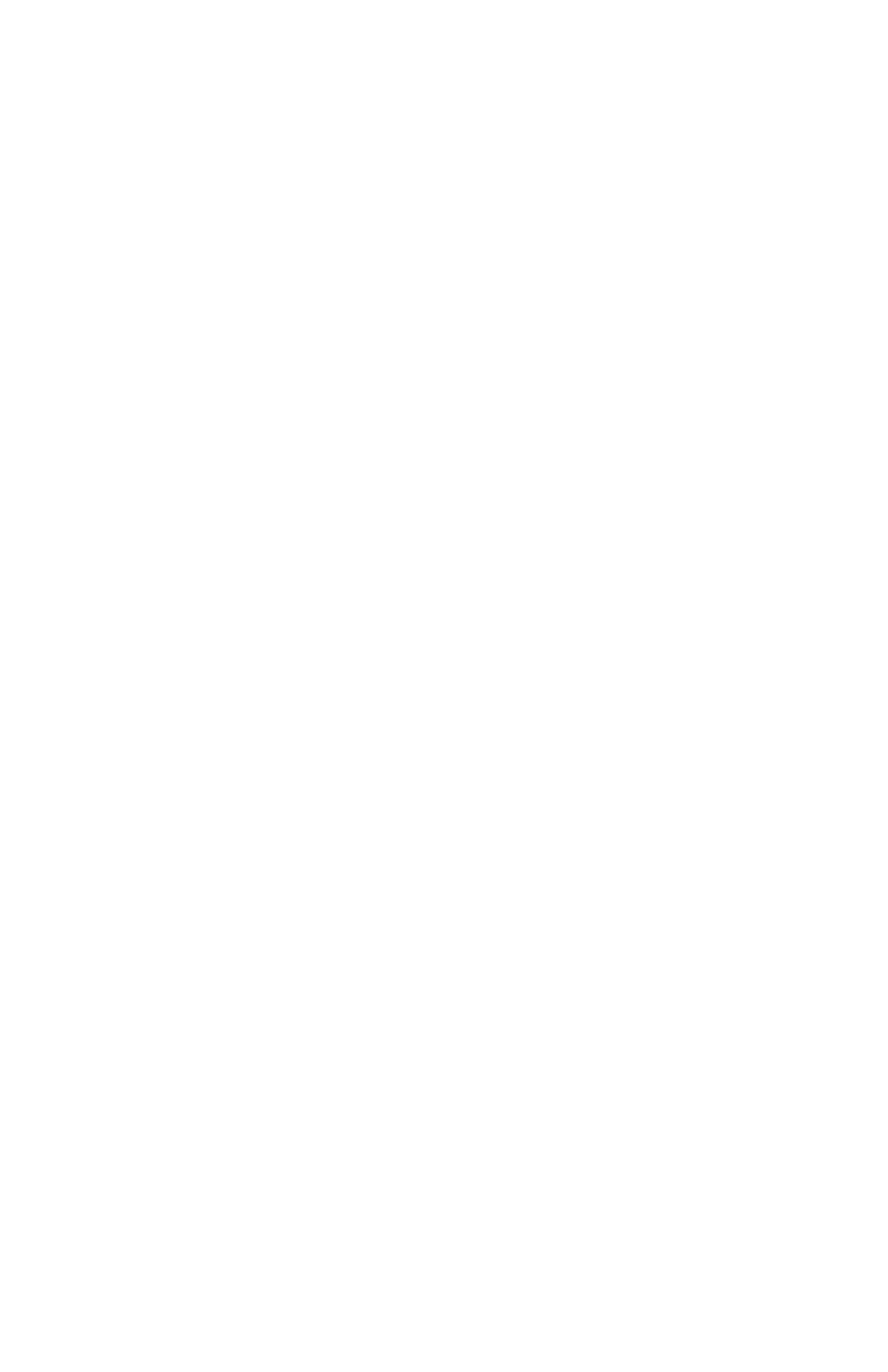## *OVERVIEW*

The CIRS Stereotactic Needle Biopsy Phantom provides a leak-free, compressible test medium for performing the localization accuracy test in the American College of Radiology's stereotactic breast biopsy accreditation program<sup>1</sup>. The phantom

should be used whenever a new system is installed or repaired to ensure accurate needle placement. The phantom may also be used as a practice medium for both stereotactic and standalone biopsies.

The phantom body is shaped to represent a partially compressed breast. This allows the user to easily compress the breast to 4.5 cm thickness for optimum imaging. The shape also enables the phantom to be used in systems where the patient is either prone or sitting. The phantom has an

#### *Features*

- Compressible: anthropomorphic shape allows accurate simulation of breast compression
- Re-usable:
	- Does not leak when punctured
	- Will not dry out
	- Masses can be biopsied multiple times
- Eleven dense masses in three different sizes
- Two microcalcification clusters
- Simulates needle resistance during biopsy
- Compatible with both stand alone and add-on stereotactic biopsy systems
- Works on digital systems

elasticity similar to human tissue and, since the gel inside is a non-flowing material, it won't leak out when punctured. The gel is surrounded by a skin-like membrane to simulate realistic needle resistance.

Embedded within the phantom are numerous solid masses in a range of sizes. These radiographically visible masses can be biopsied multiple times. The masses are colored black for easy visualization of a successful biopsy. These solid masses are randomly positioned so each phantom provides a unique training experience.

Two calcification clusters are positioned within the medial transverse plane at the right and left edge of the phantom. These calcifications can be biopsied or used for QA checks on the mammography system. To aid in visualizing the location of the calcifications, the two groups are each clustered around a white mass.

The CIRS Model 013 can be reused multiple times with no special storage requirements. Note that extracted material from the phantom may be difficult to remove from the biopsy needle, preventing cleaning and re-use of the needle and other components. Thus, the phantom is not recommended for us with vacuum-assisted biopsy systems or any other system whose components are not disposable.

1 American College of Radiology, Stereotactic Breast Biopsy Quality Control Manual. 1999.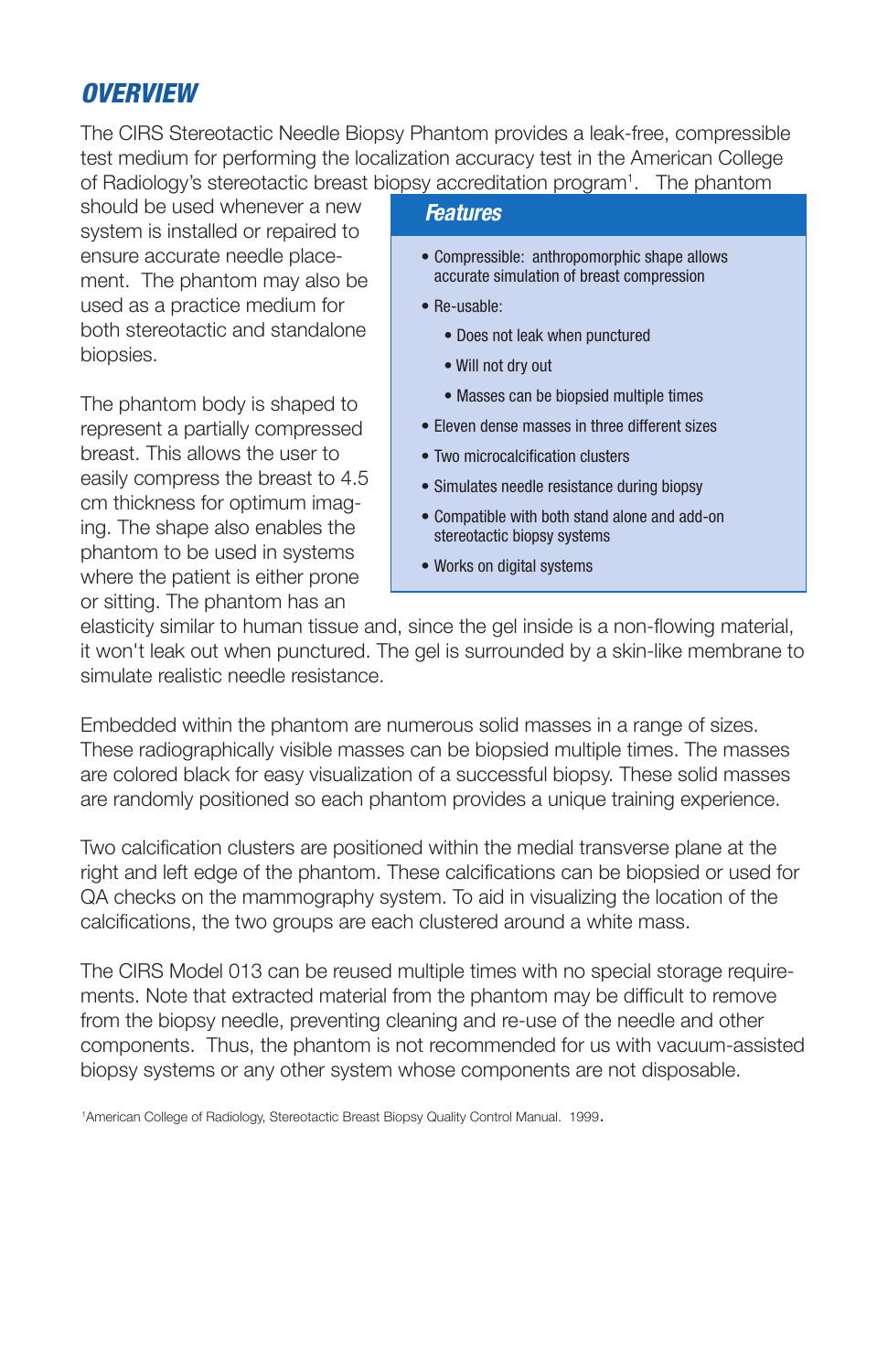## *SPECIFICATIONS*

| <b>TARGETS</b>             | <b>SHAPE</b> | COLOR        | <b>SIZE RANGE</b> | 0TY        | POSITIONING                       |
|----------------------------|--------------|--------------|-------------------|------------|-----------------------------------|
| Dense Masses (small)       | Round        | <b>Black</b> | 6 <sub>mm</sub>   |            | Random                            |
| Dense Masses (med)         | Round        | <b>Black</b> | 9 <sub>mm</sub>   |            | Random                            |
| Dense Masses (large)       | Round        | <b>Black</b> | $11$ mm           |            | Random                            |
| <b>Microcalcifications</b> | Round        | Orange       | 300 - 350 microns | 2 clusters | Mid-Plane on right and left sides |

Note: Calcifications are grouped around radiographically transparent white mass

| Overall Size          | 10 cm x 16.5 cm x 5 cm thickness |  |  |
|-----------------------|----------------------------------|--|--|
| <b>Phantom Volume</b> | 530 cc                           |  |  |
| Phantom Weight        | 1 lbs. $(0.4 \text{ kg})$        |  |  |

## *USE OF THE PHANTOM*

The CIRS Model 013 is intended for use with tissue sampling methods where parts that receive the extracted material may be disposed of after use. Extracted material may be difficult to remove from the biopsy needle or other parts. Thus, the phantom is not recommended for use with vacuum-assisted biopsy systems and other systems whose components are not disposable. Instructions for performing the localization accuracy test and general training guidelines are provided in the sections that follow.

Localization Accuracy Test: The following instructions have been adapted from the ACR Stereotactic Breast Biopsy Quality Control Manual for use with the CIRS Model 013.

#### Image Acquisition and Biopsy

- 1. Remove the phantom from its polyethylene packaging.
- 2. Place the phantom in the beam with the compression plate centered over a simulated lesion.
- 3. A 0° scout-view image of the phantom should be acquired with the image receptor used clinically to conform proper positioning of the lesion within the biopsy window.
- 4. Two stereo views (usually +15° and –15°) are acquired and the center of the simulated lesion marked in each.
- 5. Once the simulated lesion's center location is determined by the system, the needle should be installed in the biopsy device and the biopsy device assembly securely attached to the device holder.
- 6. For some units, the z-axis must be zeroed.
- 7. The horizontal, vertical and depth coordinates determined by the system must be entered on the unit. This will require advancing the needle into the phantom.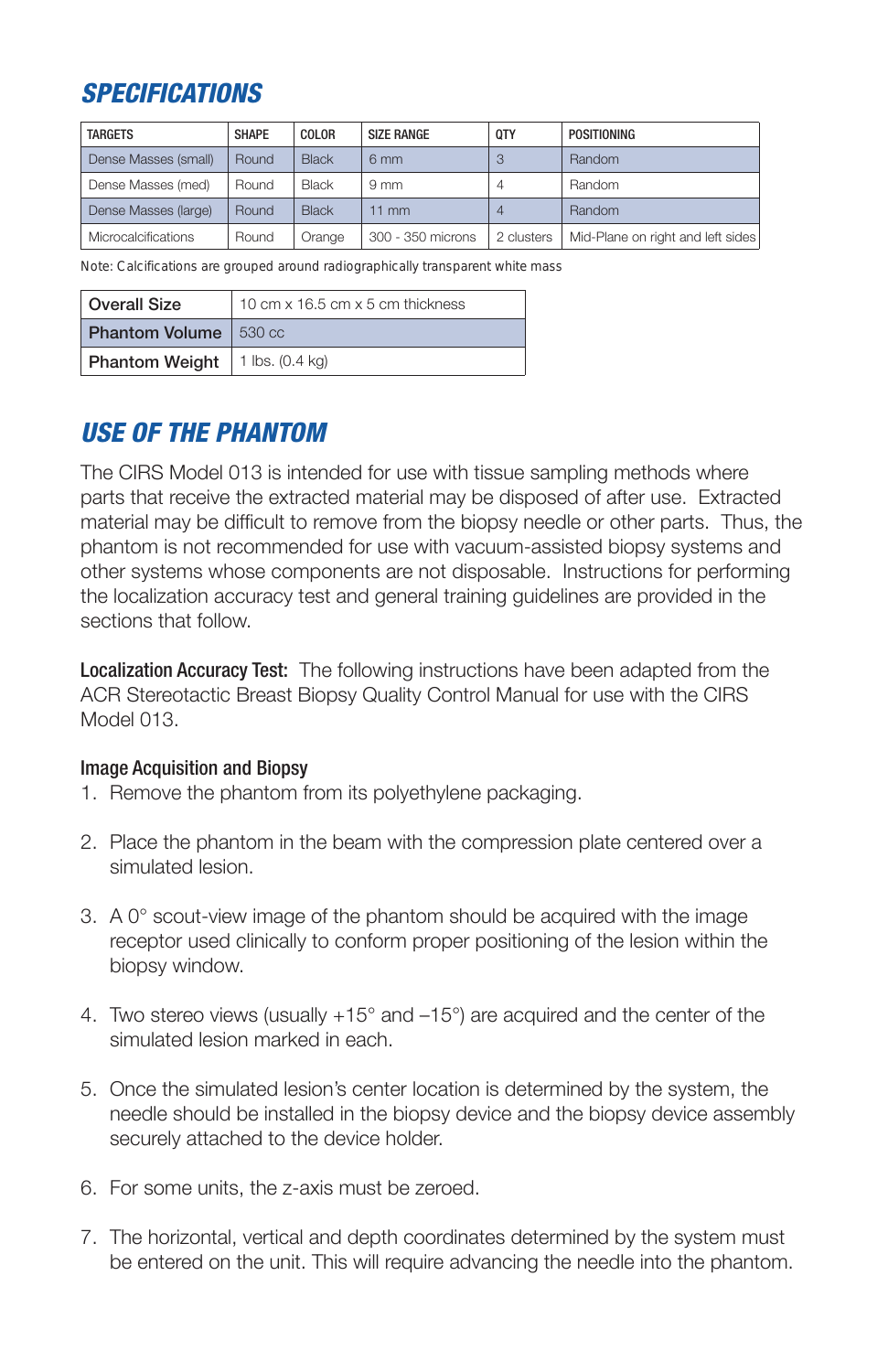## *USE OF THE PHANTOM (CONT)*

- 8. Acquire stereotactic pre-fire images; if the unit is well calibrated, the needle tip should be within the targeted lesion. On some units a small amount of needle pull-back is required before firing.
- 9. Once the gun is fired, a second set of stereotactic images should show the tip of the needle beyond the center of the lesion.

#### Data Analysis and Interpretation:

- 1. View the pre-fire and post-fire images to ensure that the needle tip is within the lesion in the pre-fire images and beyond the lesion in the post-fire images.
- 2. Verify that phantom lesion material is in the biopsy needle.

**Other Uses:** The CIRS Model 013 may also be used as a practice medium for any xray based breast-biopsy system, included manual procedures or stereotactic equipment. The phantom can be positioned, compressed and imaged using normal techniques. All targets in the phantom are designed for removal. The black targets simulate dense masses while the small orange clusters surrounding the two while spheres simulate microcalcifications.

### *CARE AND HANDLING*

Clean by hand using water and mild dish washing liquid. Rinse thoroughly and allow to air dry. Store at normal room temperature. To maintain cleanliness, phantom may be stored in re-sealable plastic bag. Phantom will not leak or dehydrate.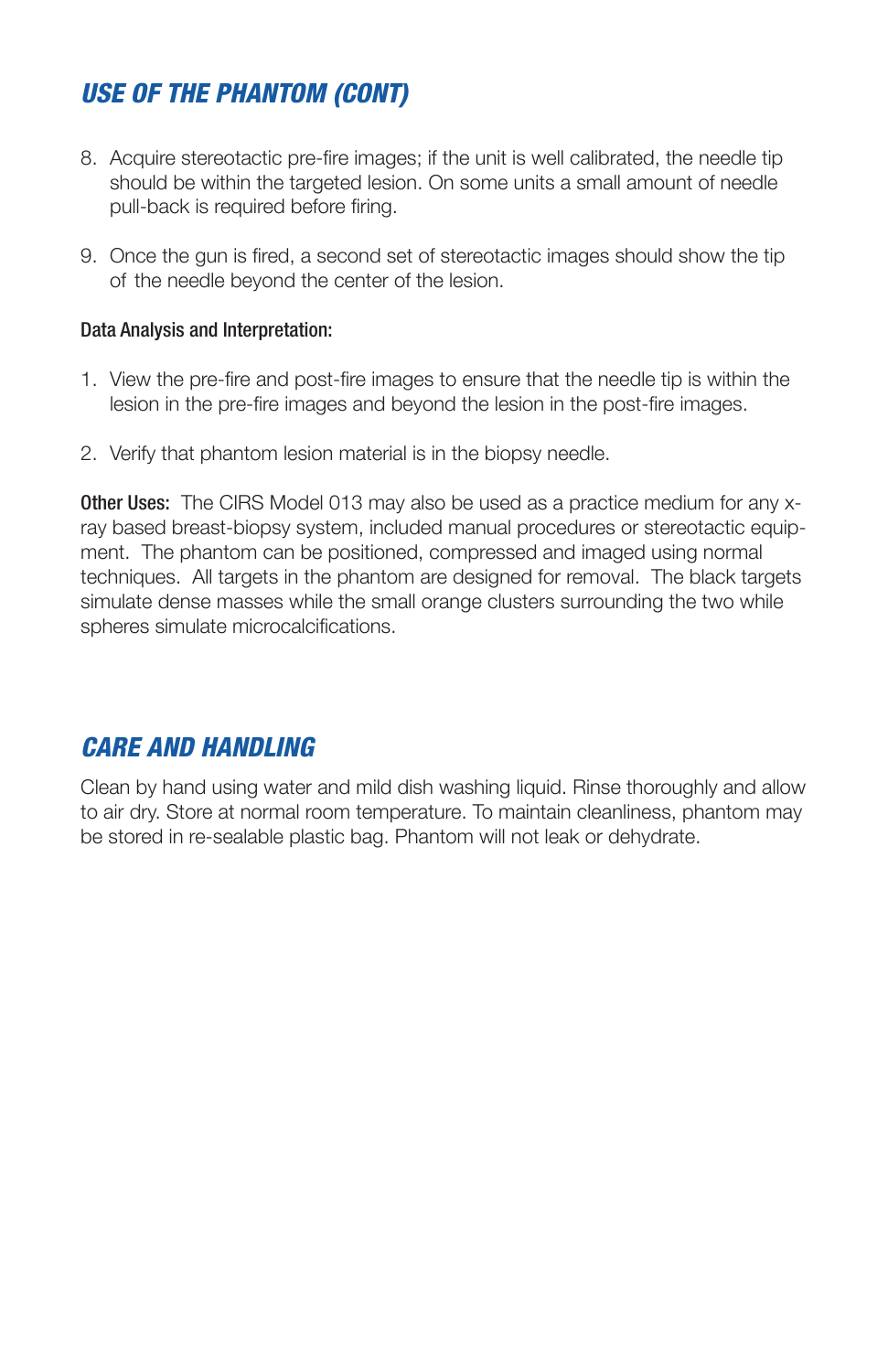### *WARRANTY*

All standard CIRS products and accessories are warranted by CIRS against defects in material and workmanship for a period as specified below. During the warranty period, the manufacturer will repair or, at its option, replace, at no charge, a product containing such defect provided it is returned, transportation prepaid, to the manufacturer. Products repaired in warranty will be returned transportation prepaid.

There are no warranties, expressed or implied, including without limitation any implied warranty of merchantability or fitness, which extend beyond the description on the face hereof. This expressed warranty excludes coverage of, and does not provide relief for, incidental or consequential damages of any kind or nature, including but not limited to loss of use, loss of sales or inconvenience. The exclusive remedy of the purchaser is limited to repair, recalibration, or replacement of the product at manufacturer's option.

This warranty does not apply if the product, as determined by the manufacturer, is defective because of normal wear, accident, misuse, or modification.

#### **NON-WARRANTY SERVICE**

If repairs or replacement not covered by this warranty are required, a repair estimate will be submitted for approval before proceeding with said repair or replacement.

#### **RETURNS**

If you are not satisfied with your purchase for any reason, please contact your local distributor prior to returning the product. Visit https://www.cirsinc.com/distributors/ to find your local distributor. If you purchased your product direct through CIRS, call Customer Service at 800-617-1177, email rma@cirsinc.com, or fax an RMA request form to 757-857-0523. CIRS staff will attempt to remedy the issue via phone or email as soon as possible. If unable to correct the problem, a return material authorization (RMA) number will be issued. Non-standard or "customized" products may not be returned for refund or exchange unless such product is deemed by CIRS not to comply with documented order specifications. You must return the product to CIRS within 30 calendar days of the issuance of the RMA. All returns should be packed in the original cases and or packaging and must include any accessories, manuals and documentation that shipped with the product. The RMA number must be clearly indicated on the outside of each returned package. CIRS recommends that you use a carrier that offers shipment tracking for all returns and insure the full value of your package so that you are completely protected if the shipment is lost or damaged in transit. If you choose not to use a carrier that offers tracking or insure the product, you will be responsible for any loss or damage to the product during shipping. CIRS will not be responsible for lost or damaged return shipments. Return freight and insurance is to be pre-paid.

#### **WITH RMA NUMBER, ITEMS MAY BE RETURNED TO:**

**CIRS Receiving** 900 Asbury Ave, Norfolk, Virginia, 23513 USA

| ' PRODUCT                                      | <b>WARRANTY PERIOD</b> |
|------------------------------------------------|------------------------|
| Training Phantoms and Disposable<br>l Products | 12 Months*             |

\*Please note: once any device has been inserted into the phantom (such as biopsy needles, localization wires, etc.) the 12 month warranty will not cover claims related to material desiccation or needle tracking.